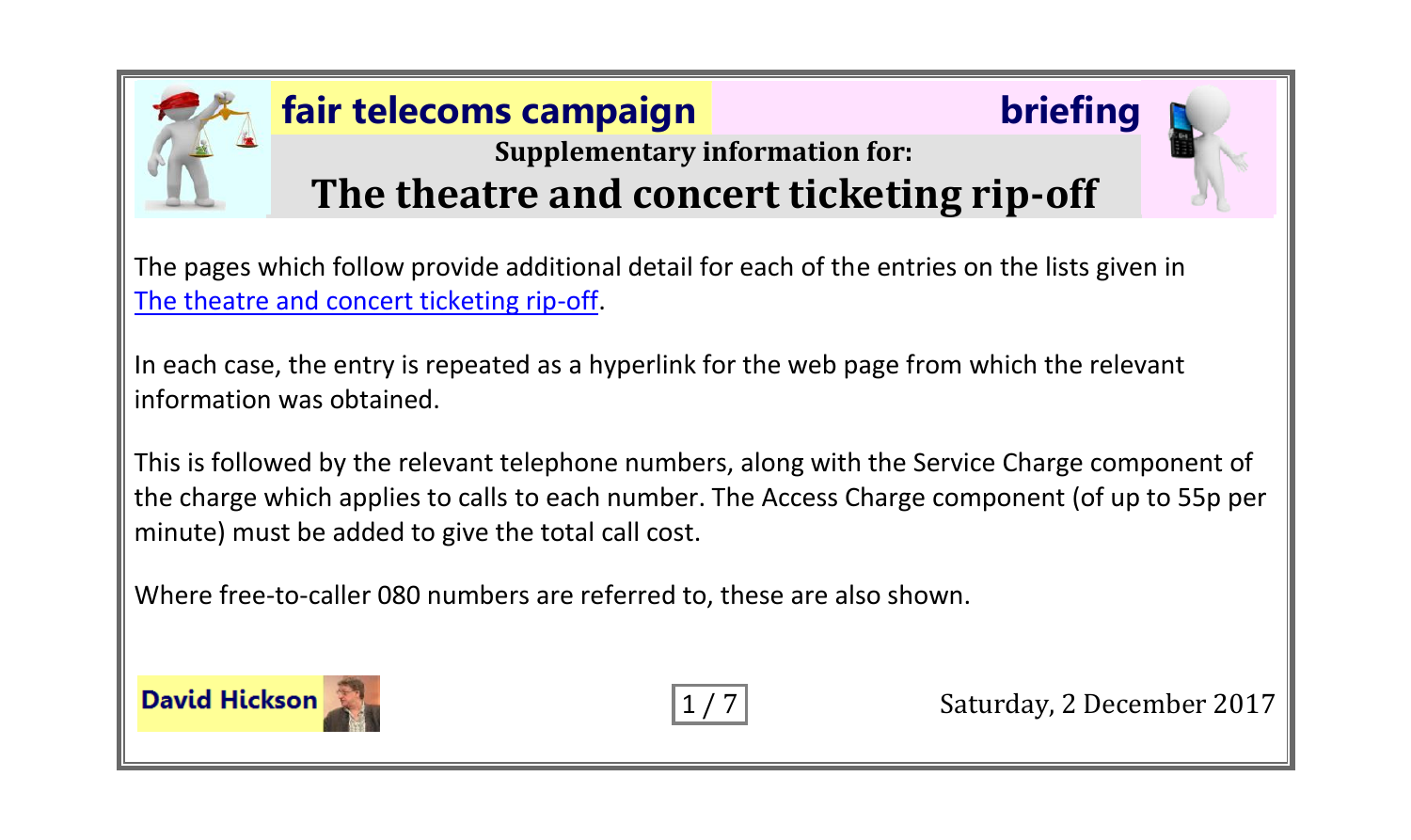| List A                                      |                                         |                      |
|---------------------------------------------|-----------------------------------------|----------------------|
| Name (link)                                 | <b>Main Number</b><br><b>Accessible</b> |                      |
| <b>Albert Halls Bolton</b>                  | 0843 2080500 (7ppm)                     |                      |
| <u>AXS</u>                                  | 08448 24 48 24 (7ppm)                   | 0844 856 0202 (7ppm) |
| <b>BH Live - BIC &amp; Pavilion Theatre</b> | 0844 576 3000 (7ppm)                    |                      |
| Blackpool Pleasure Beach / Globe Theatre    | 0871 222 9090 (13ppm)                   |                      |
| Eventim                                     | 0844 249 1000 (7ppm)                    |                      |
| <b>King Georges Hall</b>                    | 0844 847 1664 (7ppm)                    |                      |
| <b>Manchester Jazz Festival</b>             | 0843 208 1848 (7ppm)                    |                      |
| Old Vic                                     | 0844 871 7628 (7ppm)                    |                      |
| <b>St George's Bristol</b>                  | 0845 40 24 001 (3ppm)                   |                      |
| The Baths Hall - Scunthorpe                 | 0844 854 2776 (7ppm)                    |                      |
| <b>The Other Palace</b>                     | 0844 264 2121 (2ppm)                    |                      |
| <b>The Plowright Theatre</b>                | 0844 854 2776 (7ppm)                    |                      |
| <b>Ticketline</b>                           |                                         | 0844 888 9991 (7ppm) |
| Ticketquarter - Liverpool                   |                                         | 0844 8000 410 (7ppm) |
| <b>Troxy</b>                                |                                         | 0844 249 1000 (7ppm) |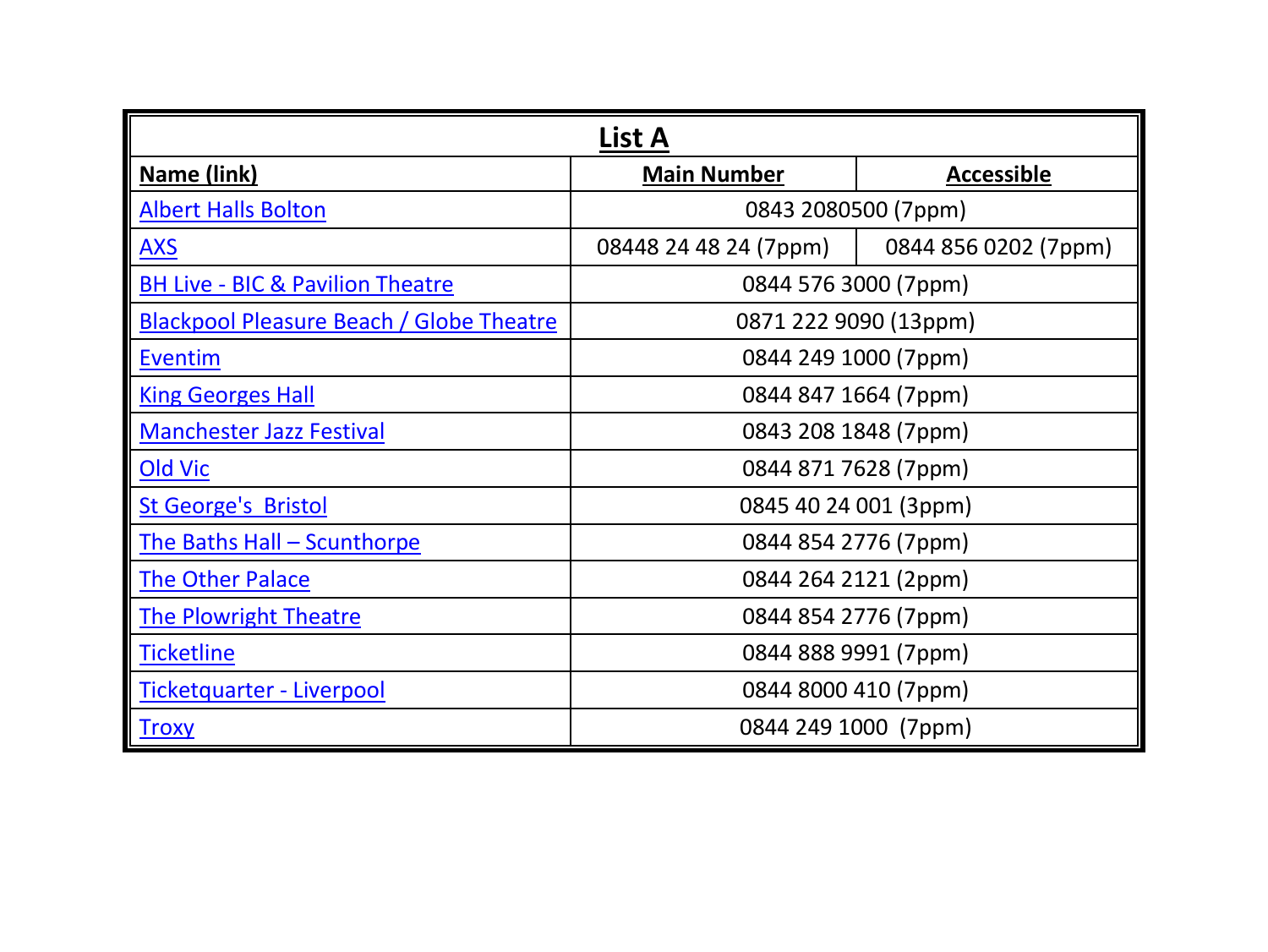| List B                                              |                                              |                      |                      |
|-----------------------------------------------------|----------------------------------------------|----------------------|----------------------|
| Name (link)                                         | <b>Main Number</b>                           | <b>Accessible</b>    | <b>CS number</b>     |
| <b>Birmingham Hippodrome</b>                        | 0844 338 5050 (7ppm)<br>0844 338 5000 (7ppm) |                      |                      |
| <b>Cheltenham Town Hall</b>                         | 0844 576 2210 (7ppm)                         |                      |                      |
| <b>Cliff Richard 60th Tour</b>                      | 0844 453 9060 (7ppm)                         |                      |                      |
| <b>Corn Exchange Newbury</b>                        |                                              | 0845 5218 218 (2ppm) |                      |
| <b>Edinburgh Playhouse</b>                          | 0844 871 3014 (7ppm)                         | 0844 871 7677 (7ppm) | 0844 871 3014 (7ppm) |
| <b>First Direct Arena</b>                           | 0844 258 1585 (5ppm)                         | 0844 248 1585 (7ppm) | 0844 258 1585 (5ppm) |
| <b>Gerry Cottle's Magic Circus</b>                  | 0845 835 5050 (2ppm)                         |                      |                      |
| <b>Glee Club</b>                                    | 0871 472 0400 (13ppm)                        |                      |                      |
| <b>Gracie Fields Theatre</b>                        | 0843 208 1835 (7ppm)                         |                      |                      |
| <b>Ironworks Inverness</b>                          | 0871 7894173 (13ppm)                         |                      |                      |
| <b>Metro Radio Arena</b>                            | 0844 493 4567 (7ppm)<br>0844 493 6666 (7ppm) |                      |                      |
| <b>National Science and Media Museum - Bradford</b> | 0871 902 5756 (13ppm)                        | 0844 856 3797 (7ppm) | 0844 856 3797 (7ppm) |
| <b>Newcastle Theatre Royal</b>                      | 08448 112121 (7ppm)                          |                      |                      |
| Newcastle, City Hall                                | 08448 112121 (7ppm)                          |                      |                      |
| <b>Open Air Theatre - Regents Park</b>              | 0844 375 3460 (7ppm)<br>0844 826 4242 (7ppm) |                      |                      |
| <b>Plymouth Pavilions</b>                           | 0845 146 1460 (2ppm)                         |                      |                      |
| <b>Saffron Hall</b>                                 | 0845 548 7650 (7ppm)                         |                      |                      |
| <b>Savoy Theatre</b>                                | 0844 871 7687 (7ppm)                         | 0844 871 7677 (7ppm) | 0844 871 7687 (7ppm) |
| <b>See Tickets</b>                                  | 0871 220 0260 (13ppm)                        |                      |                      |
| <b>Ticketsellers</b>                                | 0844 870 0000 (7ppm)                         |                      |                      |
| <b>Tramway - Glasgow</b>                            | 0845 330 3501 (3ppm)                         |                      |                      |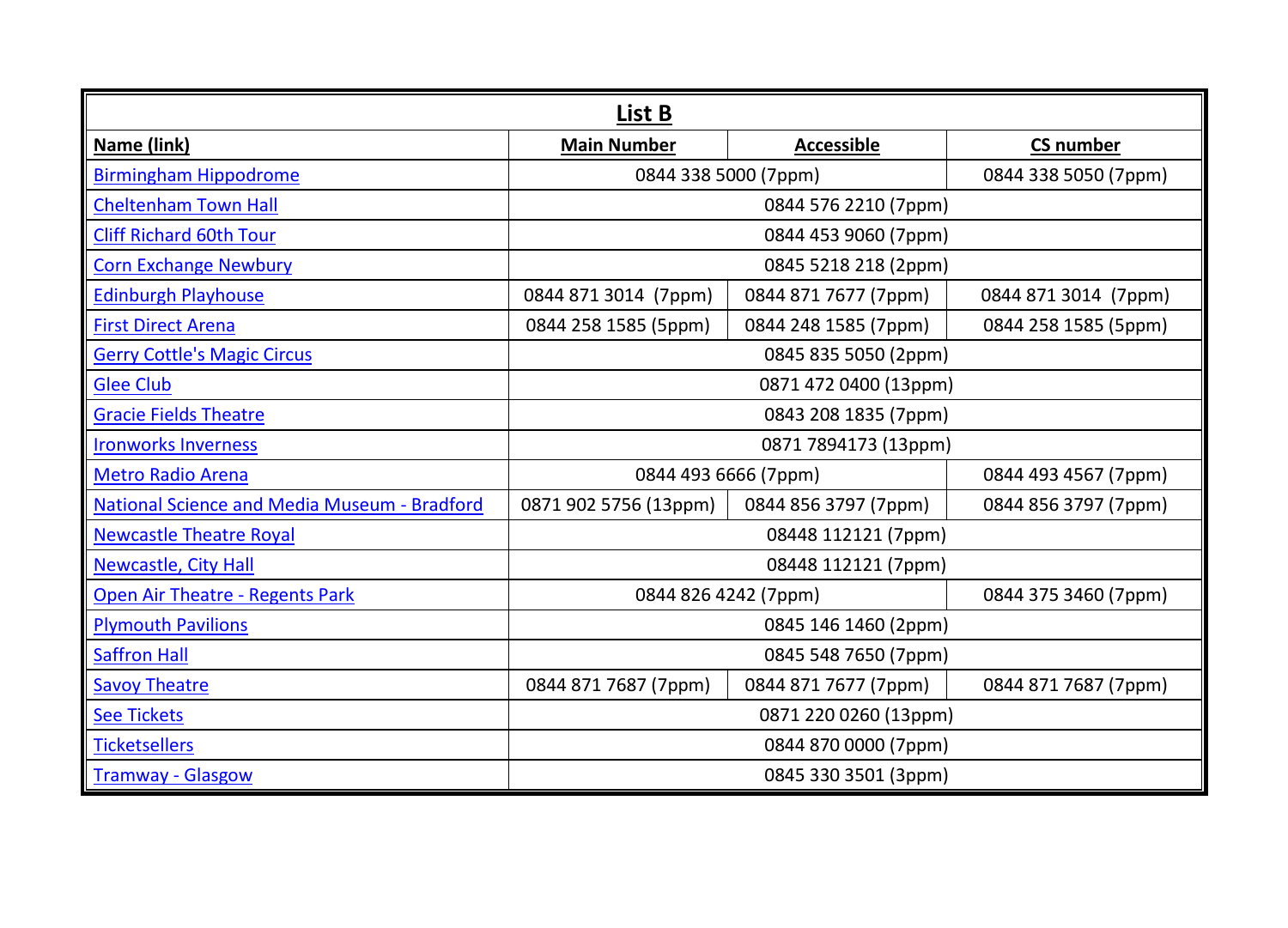| List C                      |                      |                      |
|-----------------------------|----------------------|----------------------|
| Name (link)                 | <b>Main Number</b>   | <b>CS number</b>     |
| <b>Delfont Mackintosh</b>   | 0844 various (7ppm)  | 0844 482 5138 (7ppm) |
| Geilgud                     | 0844 482 5130 (7ppm) |                      |
| Lowry                       | 0843 208 6000 (7ppm) |                      |
| <b>Manchester Arena</b>     | 0844 847 8000 (7ppm) | 0845 3370717 (3ppm)  |
| <b>Noel Coward</b>          | 0844 482 5141 (7ppm) |                      |
| <b>Novello</b>              | 0844 482 5170 (7ppm) |                      |
| <b>Portsmouth Guildhall</b> | 0844 847 2362 (7ppm) |                      |
| <b>Prince Edward</b>        | 0844 482 5151 (7ppm) |                      |
| <b>Prince of Wales</b>      | 0844 482 5115 (7ppm) |                      |
| Queen's                     | 0844 482 5160 (7ppm) |                      |
| <b>Southport Theatre</b>    | 0844 871 3021 (7ppm) | 0844 871 7627 (7ppm) |
| <b>SSE Arena, Wembley</b>   | 0844 815 0815 (7ppm) | 0844 824 4824 (7ppm) |
| <b>Wyndams</b>              | 0844 482 5120 (7ppm) |                      |
| <b>York Barbican</b>        | 0844 854 2757 (7ppm) |                      |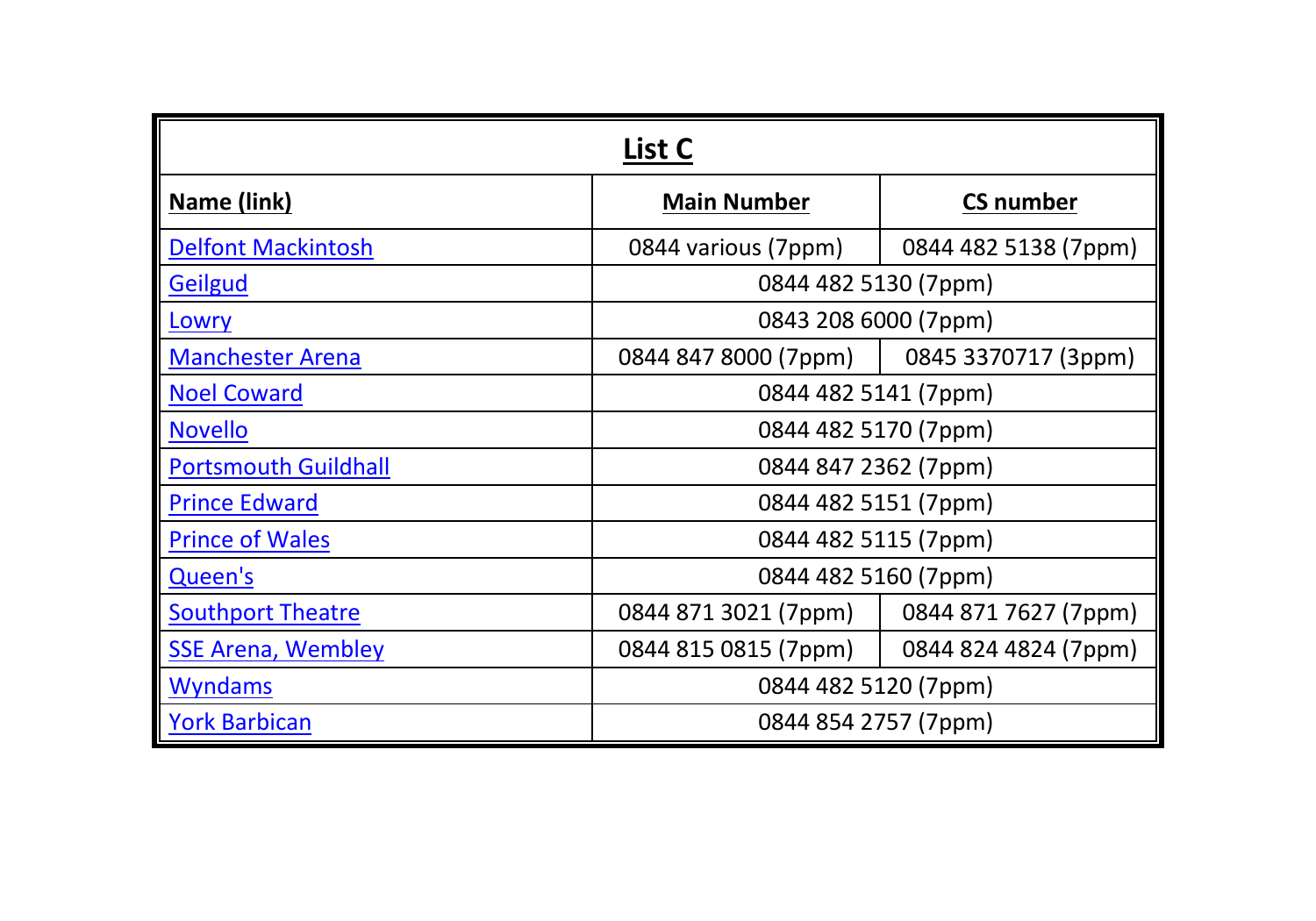| List D                               |                      |                      |                   |
|--------------------------------------|----------------------|----------------------|-------------------|
| Name (link)                          | <b>Main Number</b>   | <b>CS number</b>     | <b>Accessible</b> |
| <b>Apollo Victoria Theatre</b>       | 0844 871 3001 (7ppm) | 0844 871 7627 (7ppm) | 0800 912 6971     |
| <b>Bristol Hippodrome</b>            | 0844 871 3012 (7ppm) | 0844 871 7627 (7ppm) | 0800 912 6971     |
| <b>Duke of York</b>                  | 0844 871 7623 (7ppm) | 0844 871 7627 (7ppm) | 0800 912 6971     |
| <b>Fortune Theatre</b>               | 0844 871 7626 (7ppm) | 0844 871 7627 (7ppm) | 0800 912 6971     |
| <b>Grand Opera House York</b>        | 0844 871 3024 (7ppm) | 0844 871 7615 (7ppm) | 0800 912 6971     |
| <b>Harold Pinter Theatre</b>         | 0844 871 7622 (7ppm) | 0844 871 7627 (7ppm) | 0800 912 6971     |
| <b>Kings Theatre Glasgow</b>         | 0844 871 7648 (7ppm) | 0844 871 7615 (7ppm) | 0800 912 6971     |
| Leas Cliff Hall - Folkestone         | 0844 871 3015 (7ppm) | 0844 871 7615 (7ppm) | 0800 912 6971     |
| <b>Liverpool Empire</b>              | 0844 871 3017 (7ppm) | 0844 871 7615 (7ppm) | 0800 912 6971     |
| <b>Lyceum Theatre</b>                | 0844 871 3000 (7ppm) | 0844 871 7627 (7ppm) | 0800 912 6971     |
| <b>Manchester Opera House</b>        | 0844 871 3018 (7ppm) | 0844 871 7627 (7ppm) | 0800 912 6971     |
| <b>Milton Keynes Theatre</b>         | 0844 871 7652 (7ppm) | 0844 871 7615 (7ppm) | 0800 912 6971     |
| <b>New Alexandra Birmingham</b>      | 0844 871 3011 (7ppm) | 0844 871 7627 (7ppm) | 0800 912 6971     |
| <b>New Theatre Oxford</b>            | 0844 871 3020 (7ppm) | 0844 871 7615 (7ppm) | 0800 912 6971     |
| <b>New Wimbledon Theatre</b>         | 0844 871 7646 (7ppm) | 0844 871 7615 (7ppm) | 0800 912 6971     |
| <b>Palace Theatre Manchester</b>     | 0844 871 3018 (7ppm) | 0844 871 7615 (7ppm) | 0800 912 6971     |
| <b>Phoenix Theatre</b>               | 0844 871 7629 (7ppm) | 0844 871 7627 (7ppm) | 0800 912 6971     |
| Piccadilly                           | 0844 871 7630 (7ppm) | 0844 871 7615 (7ppm) | 0800 912 6971     |
| <b>Princess Theatre Torquay</b>      | 0844 871 3023 (7ppm) | 0844 871 7615 (7ppm) | 0800 912 6971     |
| <b>Rhoda McGaw Theatre - Woking</b>  | 0844 871 7645 (7ppm) | 0844 871 7627 (7ppm) | 0800 912 6971     |
| <b>Richmond Theatre</b>              | 0844 871 7651 (7ppm) | 0844 871 7615 (7ppm) | 0800 912 6971     |
| <b>Sunderland Empire</b>             | 0844 871 3022 (7ppm) | 0844 871 3022 (7ppm) | 0800 912 6971     |
| <b>Theatre Royal Brighton</b>        | 0844 871 7650 (7ppm) | 0844 871 7615 (7ppm) | 0800 912 6971     |
| <b>Theatre Royal Glasgow</b>         | 0844 871 7647 (7ppm) | 0844 871 7627 (7ppm) | 0800 912 6971     |
| <b>Trafalgar Studios</b>             | 0844 871 7632 (7ppm) | 0844 871 7615 (7ppm) | 0800 912 6971     |
| Victoria Hall Theatre Stoke-on-Trent | 0844 871 7649 (7ppm) | 0844 871 7627 (7ppm) | 0800 912 6971     |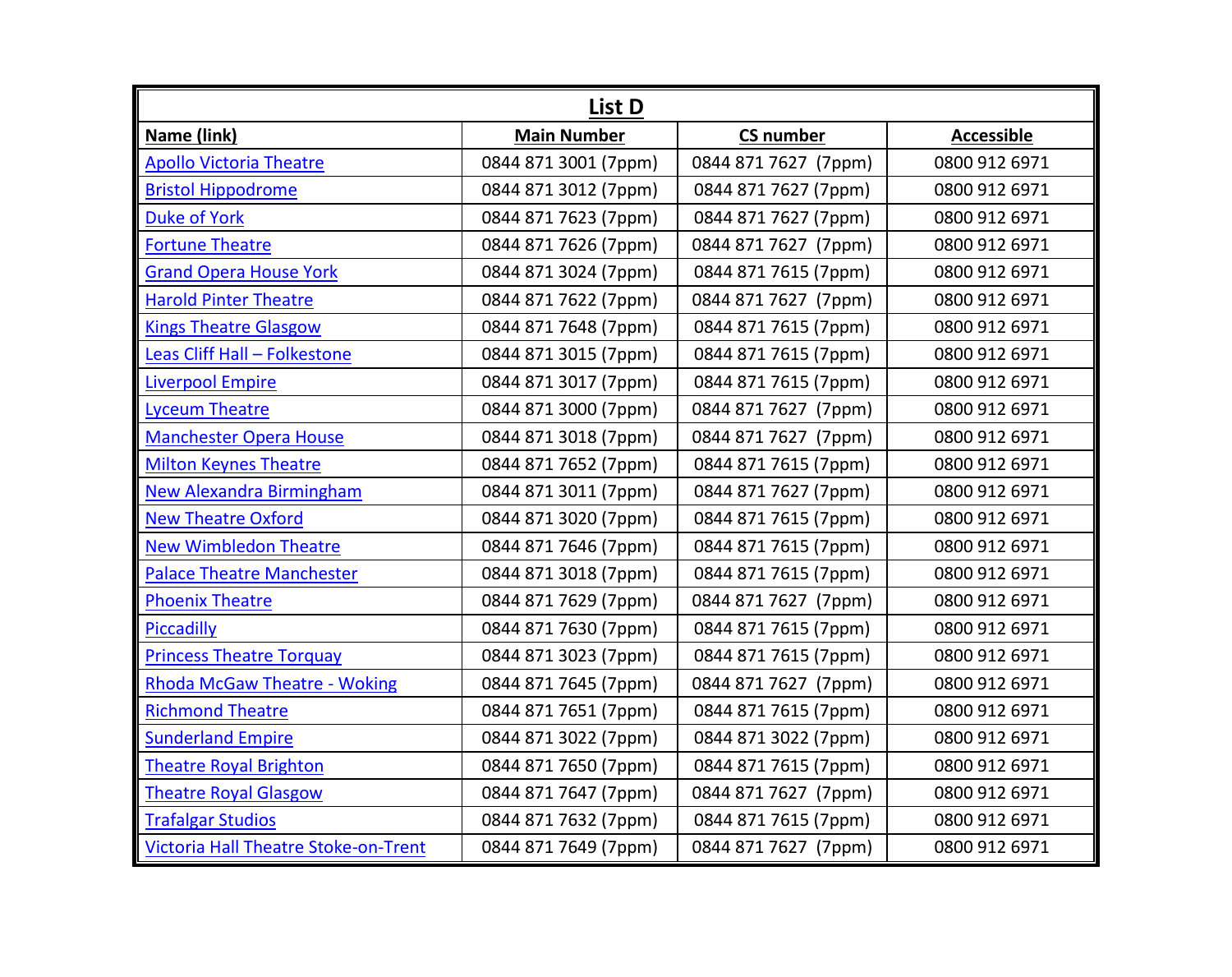| List E                               |                      |                   |
|--------------------------------------|----------------------|-------------------|
| Name (link)                          | <b>Main Number</b>   | <b>Accessible</b> |
| <b>Barclaycard Arena Birmingham</b>  | 0844 338 0338 (7ppm) | 0800 640 5001     |
| <b>Genting Arena Birmingham</b>      | 0844 338 0338 (7ppm) | 0800 640 5001     |
| <b>Motorpoint Arena Nottingham</b>   | 0843 373 3000 (7ppm) | 0808 164 4616     |
| <b>New Victoria Theatre Woking</b>   | 0844 871 7645 (7ppm) | 0800 912 6971     |
| <b>Olympia Horse Show</b>            | 0844 995 0995 (7ppm) | 0800 086 2424     |
| <b>Regent Theatre Stoke-On-Trent</b> | 0844 871 7649 (7ppm) | 0800 912 6971     |
| SEC - Glasgow                        | 0844 395 4000 (6ppm) | 0800 952 0110     |
| <b>Shaw</b>                          | 0844 248 5075 (7ppm) | 0800 988 4440     |
| <b>Somerset House</b>                | 0844 847 1520 (7ppm) | 0800 988 4440     |
| The SSE Hydro, Glasgow               | 0844 395 4000 (6ppm) | 0800 952 0110     |
| Ticketmaster                         | 0844 844 0444 (7ppm) | 0800 988 4440     |
| <b>Waterside Theatre Aylesbury</b>   | 0844 871 7607 (7ppm) | 0800 912 6971     |